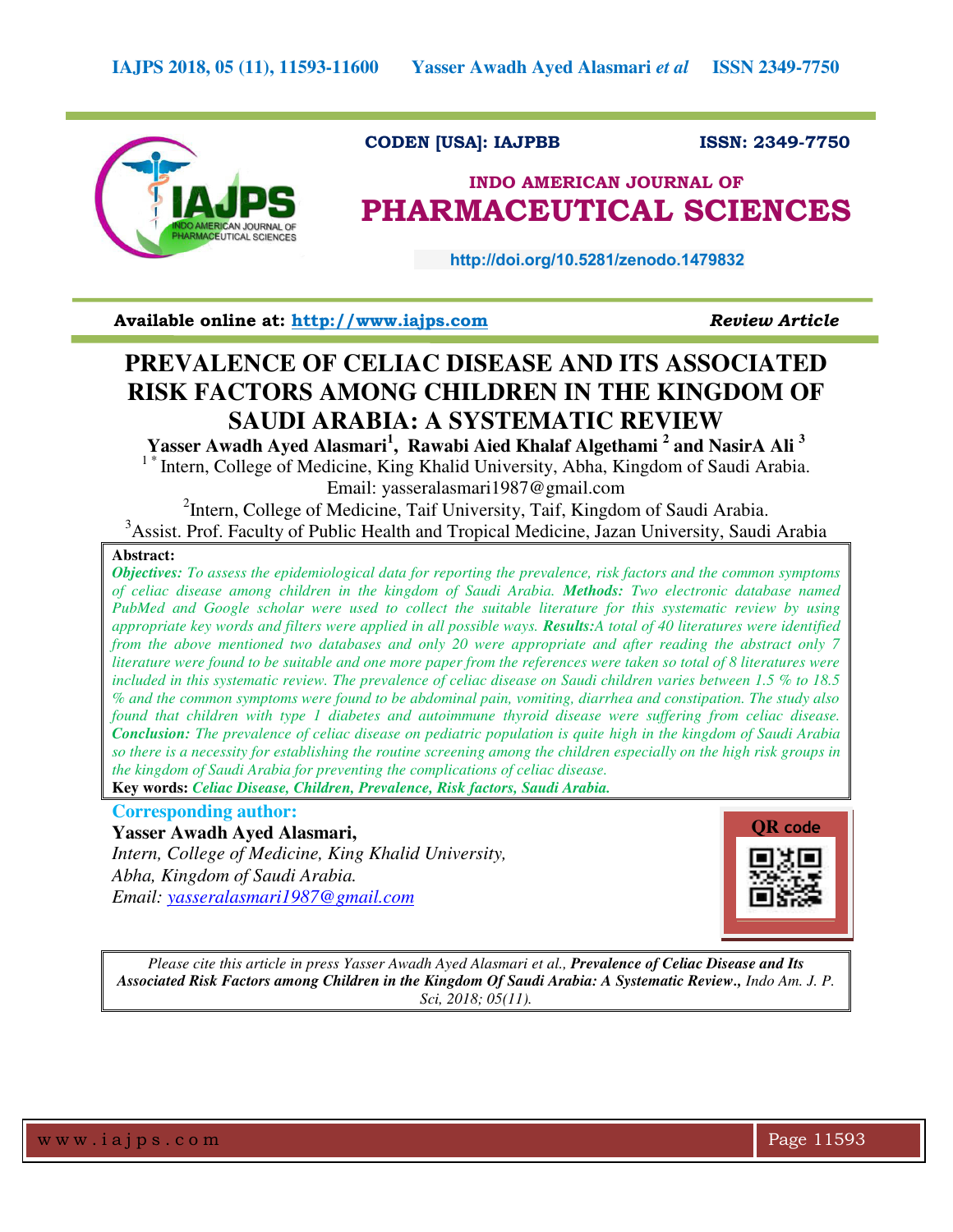#### **INTRODUCTION:**

The term celiac disease was initially introduced in the year 1887 and it is defined as the lifelong immune mediated disease. It is also known as the disease that affects multiple systems. The persons who are vulnerable hereditarily are at risk of developing celiac disease and the disease is activated by gluten and other associated prolamins [1-3]. The symptoms of celiac disease considerably not similar from one individual to another. The patients with celiac disease are more likely to have a gastrointestinal symptom that includes diarrhea, vomiting and steatorrhea. Apart from that several other symptoms such as fatigue, irritability, depression, anxiety, dermatitis, herpetiformis, anemia, osteoporosis, neurological problems and dental enamel hypoplasia are also seen among the patients with celiac disease [4-6]. Celiac disease is mainly induced by the protein named gluten that is predominantly high in wheat, rye and barley. The incidence of celiac disease varies from one country to another based on the agricultural patterns. The incidence of celiac disease is quite high in India because wheat is considered to be a basic diet in most of the states [7]. However the cases of celiac disease are also reported highly in Iran due to high consumption of wheat among the population [8,9]. Overall one percentage of the population across the world suffers from celiac diseases however females are three times more likely to develop celiac disease in comparison with male population  $10$ . According to the latest research the prevalence of celiac disease has increased over a period of years and approximately 1-3% of the populations in the European countries are suffering from celiac disease<sup>1</sup>. Similarly various studies that have been carried out among the children also reported the prevalence of celiac disease ranges from one case per 93 children to one case per 500 children which was extremely high [11-16]. Likewise the research that was conducted among the pediatric population reported that the average age of diagnosing the celiac disease has sharply increased from less than 2 years and upto 9 years in many developed countries across the globe [17]. More importantly several research studies that were carried out reported that the risk of malignancy among the celiac patients had considerably increased [18-22]. A Cohort study was carried out in the year 2016 among the children in the kingdom of Saudi Arabia which reported that approximately 2.2 % of the children were suffering from celiac disease [23]. The study conducted by Aljabreen et al in three regions of Saudi Arabia named Aseer, Madinah, and Al- Qaseem among the school students aged between 16 to 18 years found a prevalence rate of celiac disease ranges from 1.8 % to 3.2 % respectively [10]. Similarly another study conducted by Maher M. Al

Hatlani in eastern province of kingdom of Saudi Arabia reported a prevalence rate of celiac disease of about 1% among the children aged between 6 to 18 years<sup>24</sup>. The etiology of celiac disease among the children is not fully known however there is a role of multiple factors such as environmental conditions, infectious agents that includes rotavirus, absence of breast feeding, introduction of food that contains gluten to infants during weaning process etc [25-27]. There is no review done in kingdom of Saudi Arabia which aimed at assessing the Prevalence of celiac disease and its associated risk factors among children. Celiac disease unawareness is common among the patient's especially in children and can lead to serious consequences in spite of lack of symptoms.Therefore the current study aimed at conducting a systematic review of the present epidemiological data in order to report the prevalence of celiac disease among children in the kingdom of Saudi Arabia.

#### **METHODOLOGY:**

The literature search was performed by using the electronic database "Pub Med" and "Google Scholar ".The key words like Celiac Disease, Children and Saudi Arabia were used. The alternative search terms such as "Anti-tissue transglutaminase IgA (IgA-tTG) and anti-tissue transglutaminase IgG (IgG-tTG), antitissue transglutaminase (IgG/IgA) "and Saudi Arabia were used to collect the relevant literature. The filters were set for studies related to humans and the languages were limited to English. The attempt was made to collect all the literature related to celiac disease so the time limit was not set. The articles were screened for relevance by reading the title and abstract. The studies included in the analysis that fulfills the following criteria.

- 1. Prevalence of Celiac Disease
- 2. Children with Type 1 Diabetes
- 3. Children with short stature
- 4. DietaryAdherence to Gluten-Free Diet among Saudi Children
- 5. Celiac Disease in Saudi Children

If the studies were not about the above mentioned items they were excluded and in addition to that the studies were excluded if they were

- 1. Celiac Disease among adults
- 2. Editorials
- 3. Overview of Celiac Disease
- 4. Quality of life among patients with celiac disease
- 5. Treatment of celiac disease

Data were extracted only from the full text articles which includeSample Size, age of the children, prevalence of celiac disease, risk factors and symptoms of the celiac disease among the target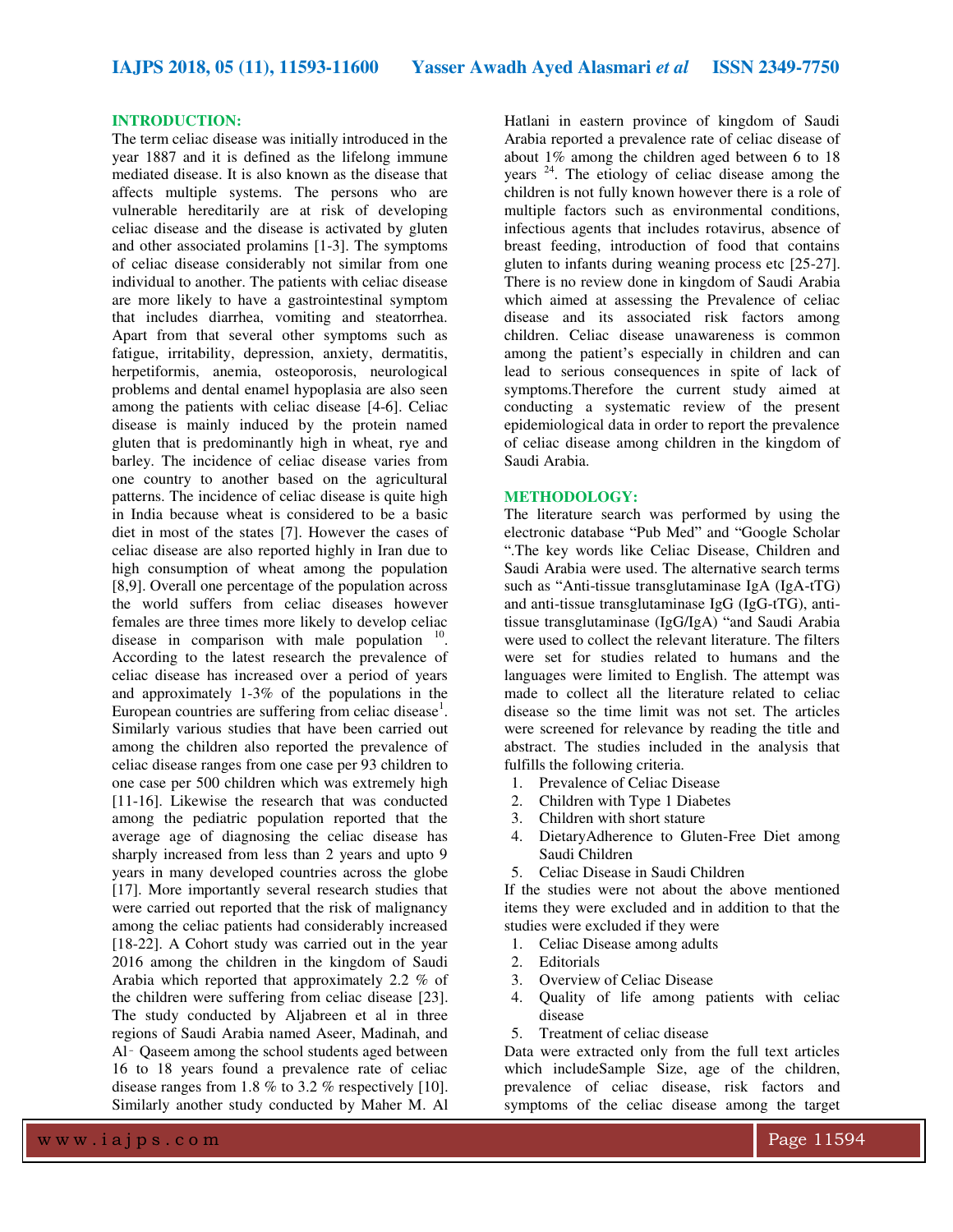



**[Fig: 1]** Process of selection of articles to be included in the review

Two electronicdatabases named PubMed and Google Scholar were searched and identified a total of 40 records and out of 40 studies only twenty articles were relevant after reading the abstract and the remaining twenty were excluded. Out of 20 abstract screened only 7 were considered to be appropriate and the remaining 13 were excluded because it was Celiac Disease among adults , Editorials , Overview of Celiac Disease and the journal articles related to Quality of life among patients with celiac disease and Treatment of celiac disease. Additionally one more paper from the referenceswas included in the study. Overall a total of eight papers were included in this review.

#### **Study Character**

The Eight articles included in the systematic review were original research papers. The earliest study was published in the year 2002 and the latest was published in 2017 so the research studies included in

The review has a research span of about 15 years. Overall information regarding the Sample Size, age of the children, prevalence of celiac disease, risk factors and symptoms of the celiac disease among the target population were extracted from all the original studies.

All of the eight studies were cross-sectional study looking at the prevalence of celiac disease among children in the kingdom of Saudi Arabia. [With reference to Table 1].

The latest study was carried out by Anjum Saeed et al in 2017 found that 59 children had celiac disease and the median age among the children was 8 years and the study also revealed that the mean duration of symptoms before diagnosing the disease was more likely to be 2.3  $(\pm 1.5)$  years. The study also presented that around 70% of the children belong to high risk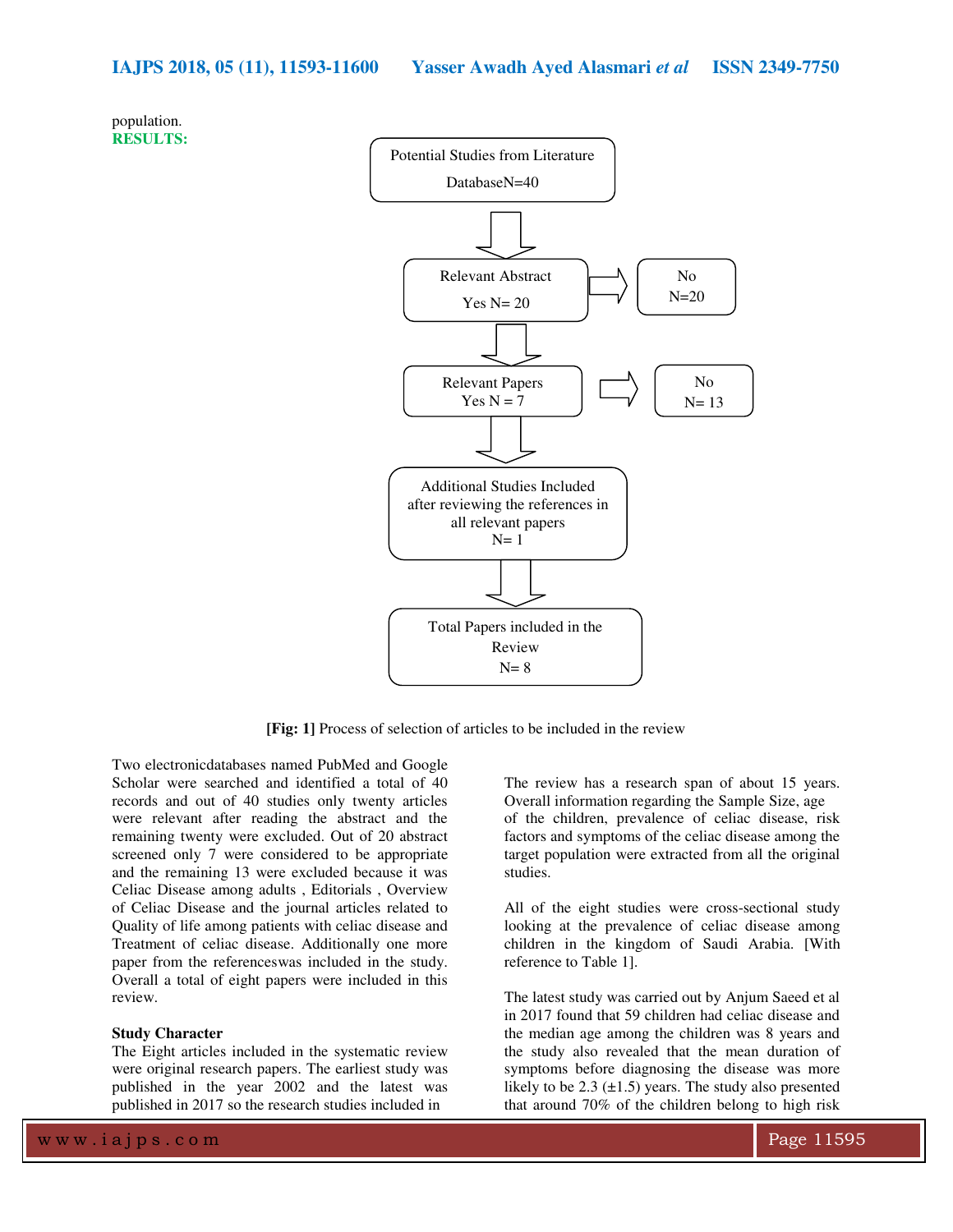groups who were having risk factors for celiac disease that includes type-1 diabetes, autoimmune thyroiditis, Down syndrome and siblings. The most common symptoms that were reported among those children includes failure to thrive, short stature, abdominal pain and chronic diarrhea. The researchers also carried out laboratory investigation which discovered Anti-tissue transglutaminase antibody was positive among 91.5% of the children. Furthermost there was no statistical significance observed between children with classical disease and nonclassical disease. The study concluded that the children with high risk should be screened as early as possible in order to evade the complications that are associated with untreated celiac disease [28].

Another study conducted by Abdulrahman Al-Hussaini et al in Riyadh found that the prevalence of celiac disease among the children was about 1.5% and the mean age among the children was 11.5 years. The quite interesting finding of the study was that more female children were having celiac disease compared to male children. The study also found that the children were having mild gastro-intestinal symptoms that include abdominal pain, vomiting, constipation and diarrhea. This paper also pointed out that around 48% of children with celiac disease were overweight or obese. The study concluded that the prevalence rate of celiac disease among the children in the kingdom of Saudi Arabia was quite high in comparison with the European and North American countries [29].

Similarly a study conducted by Ahmed Al Sarkhy et al in 2015 reported that the mean age of children with celiac disease was 9.9 years and mean age of onset of disease was 5.5 years. The study also presented that the mean age at diagnosing the disease was 7 years. Most important finding of this study was approximately 55% of children reported with celiac disease were females. The study also informed that the children were having more of gastro-intestinal symptoms that include chronic abdominal pain, abdominal distension, gases, bloating and chronic diarrhea. Poor weight gain was also reported among the children with celiac disease. The study concluded that diagnosing the disease at the earlier stage was recommended in order to have an improved rate of adherence [30].

A prevalence study conducted by Maher M. Al Hatlani found one percentage prevalence of celiac disease among the children. The researchers used biopsy as a tool for confirming the celiac disease. The study was carried out in nine public schools of the military campus of National Guard in the Eastern

Province of Saudi Arabia. The school students were screened for celiac disease using anti-tissue transglutaminase IgA (IgA-tTG) and IgG antibodies (IgG-tTG). The study recommended that there is a need for mass screening among the school children for celiac disease and the researcher also advocated that early diagnosis and restricting the diet can prevent the complications that are associated with celiac disease among the children [24].

A study for finding the Seroprevalence of celiac disease among the adolescents was conducted by Abdulrahman M Aljebreen et al in the year 2013. The study has been carried out in three different regions of Saudi Arabia namely Aseer, Madinah and Al-Qaseem. The study reported a higher prevalence of celiac disease in the Al-Qaseem region which was about 3.2% followed by Aseer 2.1% and the least prevalence rate was observed in the Madinah region which was about 1.8%. The study also found that the prevalence rate of celiac disease varies according to the region which was also statistically significant. The study suggested the need for conducting a mass screening among all the school children in the kingdom of Saudi Arabia for early diagnosis of celiac disease [10].

A hospital based study conducted by Nasir A.M. Al-Jurayyan et al revealed that 4.5% of the children were having celiac disease. The study also reported that the children were belonging to the age group ranges between 2.6 to 14 years. The researchers also found that the most common cause of celiac disease among the screened children was genetic and apart from hereditary problems several endocrine and nonendocrine causes were noted among the children. The most important finding of the study was more female children were suffering from celiac disease than male children. The study concluded that there is a necessity for serological examination among all the school children for better diagnosis of celiac disease at the earlier stage [31].

A study conducted by Omar I. Saadah et al described that the prevalence of celiac disease among the screened children was quite high about 11.2%. The median age of children at the time of screening was 10.7 years. The study also presented that female children were more likely having the celiac disease in comparison with the male children. The most common symptom that was observed among all the children with celiac disease was poor weight gain and it was statistically significant. The study also found that anemia, low albumin level and autoimmune thyroid diseasewere the common risk factors among the children reported to be positive with celiac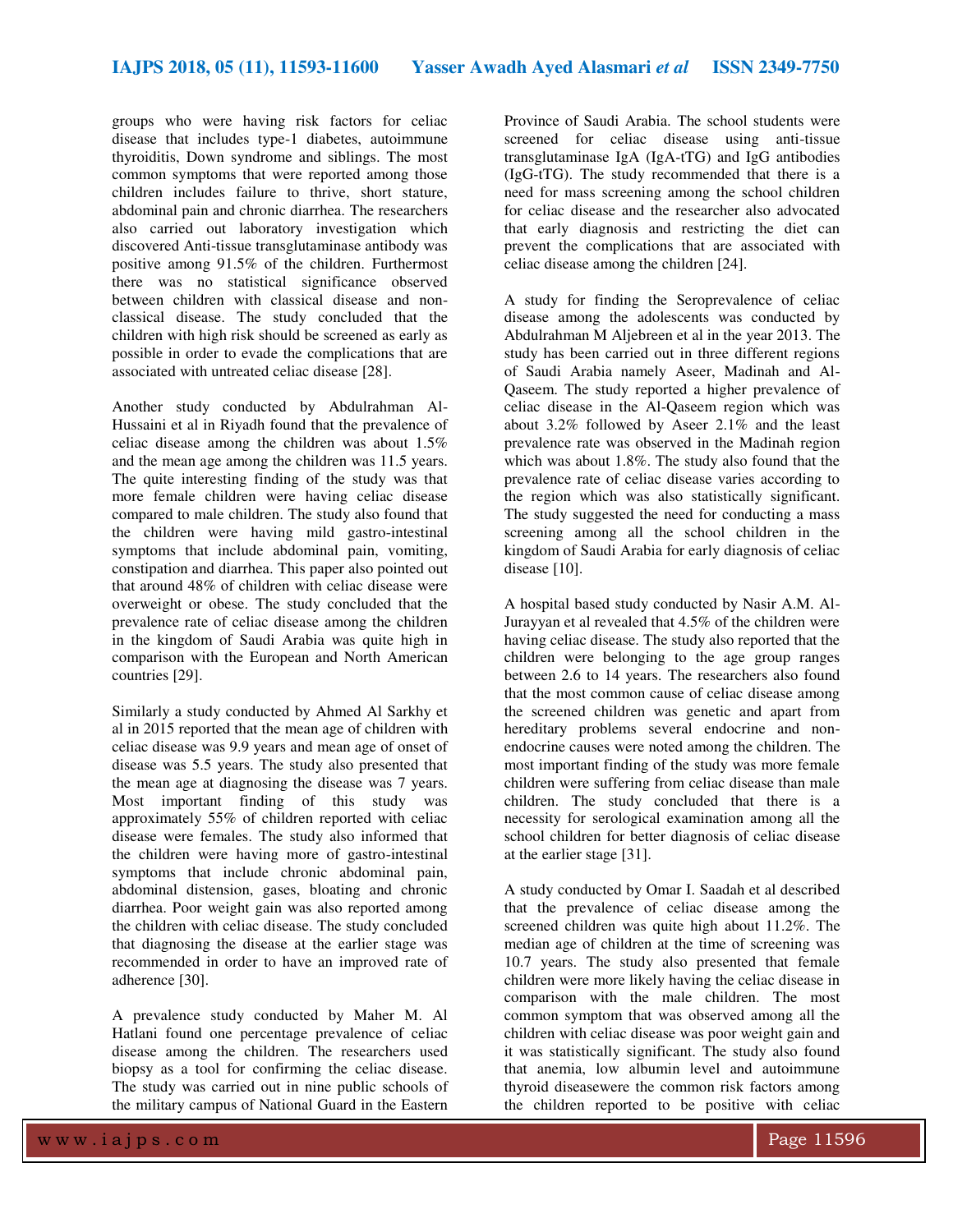disease and a positive correlation was also observed between the above mentioned risk factors and the celiac disease. The study projected a valid recommendation of screening the school children with serological examination for better diagnosis of celiac disease [32].

A study done by Rabab Ali Al Attas found that the prevalence rate of celiac disease among the children was 7.6%. The mean age among the screened children was 4 years. The study also revealed that the children with celiac disease were having several risk

factors that includeautoimmune hepatitis, autoimmune gastritis and autoimmunothyroid disease. The most common symptoms reported among the children with celiac disease werechronic diarrhea, failure to thrive, chronic abdominal discomfort and short stature. The study also pointed out that the prevalence of celiac disease was quite high among the children with autoimmunothyroid disease. The researchers also described that there is a mandatory need for screening all the children for celiac disease for early diagnosis and outstanding prognosis [33].

| Table: 1: Prevalence, Risk factors and Symptoms of Celiac Disease among children in Kingdom of Saudi |
|------------------------------------------------------------------------------------------------------|
| Arabia                                                                                               |

| S. No          | <b>Authors</b>                                  | <b>Sample</b><br><b>Size</b> | Mean/<br><b>Median</b><br>Age of<br><b>Children</b> | <b>Risk factors for</b><br><b>Celiac Disease</b>                                                             | Prevalence<br>rate of<br><b>Celiac</b><br><b>Disease</b> | <b>Reported Symptoms of</b><br><b>Celiac Disease</b>                                     |
|----------------|-------------------------------------------------|------------------------------|-----------------------------------------------------|--------------------------------------------------------------------------------------------------------------|----------------------------------------------------------|------------------------------------------------------------------------------------------|
| 1              | Anjum Saeed et<br>al, 2017 (28)                 | 318                          | 8 Years                                             | Type-1 diabetes<br>autoimmune<br>thyroiditis and<br>Down syndrome                                            | 18.5 %<br>(59/318)                                       | Failure to thrive<br>short stature<br>abdominal pain and<br>chronic diarrhea             |
| $\overline{2}$ | Abdulrahman Al-<br>Hussaini et al,<br>2017 (29) | 7930                         | 11.5 Years                                          | Type-1 diabetes<br>and overweight                                                                            | 1.5%<br>(119/7930)                                       | Abdominal pain vomiting<br>constipation and diarrhea                                     |
| 3              | Ahmed Al<br>Sarkhy et al,<br>2015 (30)          | 113                          | 9.9 Years                                           | Family history of<br>celiac disease<br>consanguinity and<br>Insulin dependent<br>diabetes mellitus<br>(IDDM) | $6.2\%$ (7/113)                                          | Chronic abdominal pain<br>abdominal distension<br>gases bloating and<br>chronic diarrhea |
| $\overline{4}$ | Maher M. Al<br>Hatlani, 2015<br>(24)            | 1141                         | 11 Years                                            | Type-1 diabetes<br>and overweight                                                                            | $1\%$ (10/10)                                            | No Gastro-intestinal<br>symptoms                                                         |
| 5              | Abdulrahman M<br>Aljebreen et al,<br>2013 (10)  | 1167                         | 16.6 Years                                          | Consanguinity and<br>heavy gluten<br>ingestion                                                               | 2.2%<br>(26/1167)                                        | No Gastro-intestinal<br>symptoms and other<br>symptoms                                   |
| 6              | Nasir A.M. Al-<br>Jurayyan et al,<br>2013 (31)  | 110                          | 2.6 to 14<br>Years                                  | Hereditary<br>problems several<br>endocrine and non-<br>endocrine causes                                     | 4.5 % $(5/110)$                                          | No Gastro-intestinal<br>symptoms and other<br>symptoms                                   |
| $\overline{7}$ | Omar I. Saadah<br>et al , 2012 (32)             | 430                          | 10.7 Years                                          | Anemia low<br>albumin level and<br>autoimmune<br>thyroid disease                                             | 11.2%<br>(48/430)                                        | Abdominal pain<br>abdominal distension<br>vomiting<br>and diarrhea                       |
| 8              | Rabab Ali Al<br>Attas, 2002 (33)                | 145                          | 4 Years                                             | Autoimmune<br>thyroid disease                                                                                | 7.6%<br>(11/145)                                         | No Gastro-intestinal<br>symptoms and other<br>symptoms                                   |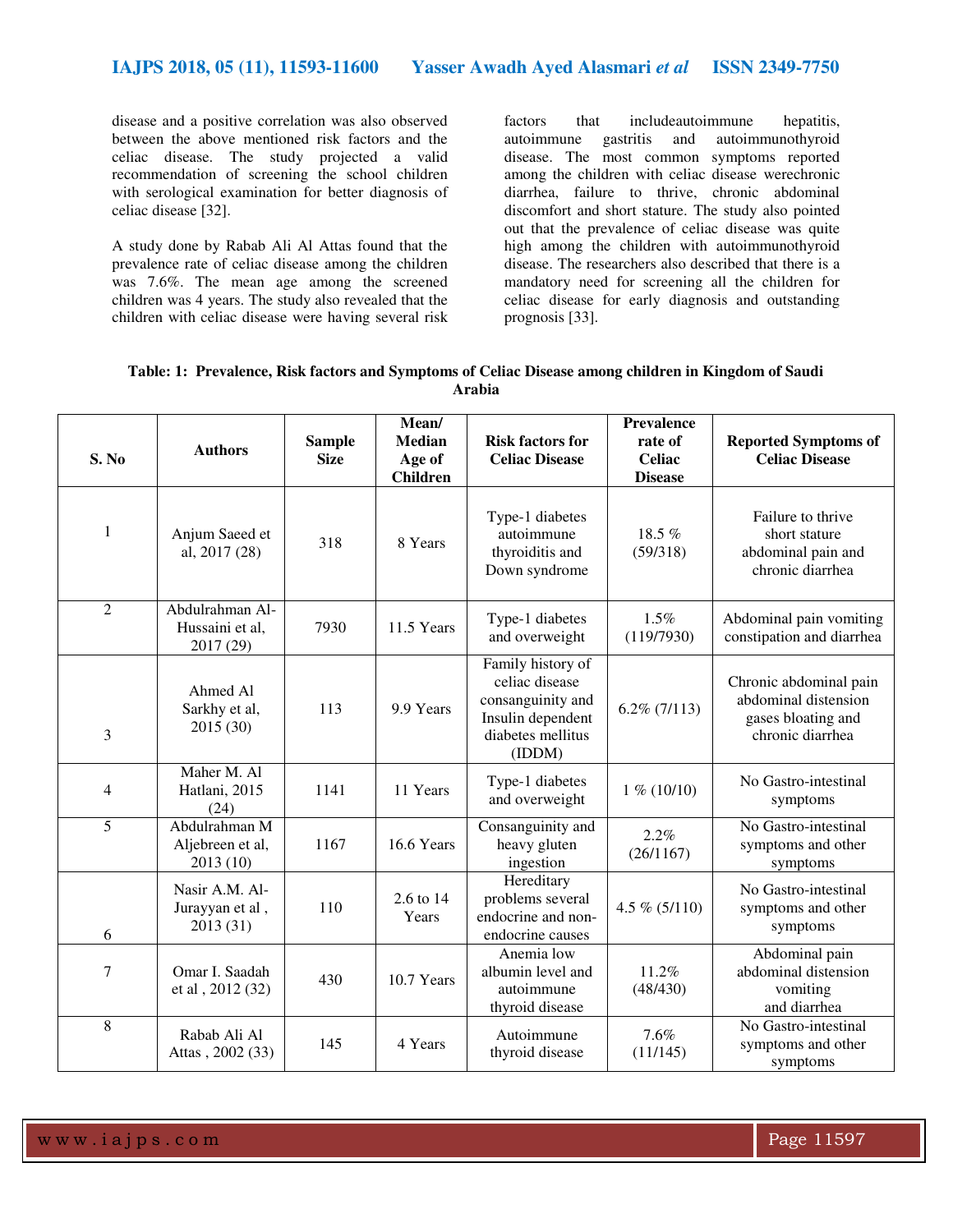#### **DISCUSSION:**

According to the authors knowledge no systematic review was done to assess the prevalence of celiac disease and its associated risk factors among children in the Kingdom of Saudi Arabia. Thus the result of the systematic review showed that the prevalence of celiac disease among the children in the kingdom of Saudi Arabia varies from 1.5 % to 18.5 %. The current study prevalence is much higher than the prevalence rate among Asians [34]. A study conducted in Sweden among the children regarding the celiac disease reported a prevalence rate that ranged between 0.35 % to and 1.3% which was comparatively lesser than the current study results [35]. Similarly a study conducted among the Italian school children which reported a prevalence rate of celiac disease that varies between 0.43% to 0.94% which was a very minimal in comparison with this study [36]. However more or less the above mentioned percentage of prevalence rate of celiac disease was reported among the non-European countries that includes New Zealand [37], Australia  $38$ , Brazil  $39$  and Argentina [40] which was entirely contradicting and quite fewer than the prevalence rate found in this present study. In comparison with the prevalence rate of celiac disease in Arab Countries outside Saudi Arabia a study conducted among the Turkish school [41] children reported only 0.47% of prevalence rate of celiac disease which was very small than the prevalence of celiac disease among children in the kingdom of Saudi Arabia. Similarly a study conducted in Tunisia among the school children reported a prevalence rate of 0.64% of celiac disease which was also lesser than this study results<sup>42</sup>. A study done in Italy by Catassi et al stated that the prevalence of celiac disease among the school children was 0.48% which was smaller than the prevalence rate in kingdom of Saudi Arabia<sup>43</sup>. Similarly a study carried out among the Iranian school children [44] estimated the prevalence rate of celiac disease as 0.5% and another study done by Mäki et al [45] on Finnish school children found 1% of prevalence rate of celiac disease. However both the above mentioned study results were slighter in comparison with the present study. A study conducted by Alarida et al among the Libyan school children [46] described the prevalence rate of celiac disease as 1% and likewise a study by Karagiozoglou‑ Lampoudi et al [47] on Greek children reported a prevalence rate of celiac disease as 0.65% and a similar kind of study carried out by Nusier among the school children in Jordan found a prevalence rate of celiac disease as 0.8% [48]. Nevertheless the results of the above mentioned three studies were very minimal in contradiction of the results of the present study. The unique finding of

this study is the prevalence of celiac disease is quite higher in female children in comparison with the male children. The most common clinical symptoms reported in the current study are abdominal pain vomiting constipation and diarrhea which is more or less same in the studies that were conducted in the last few years about celiac disease among the school children [49-53].

#### **CONCLUSION:**

The study results proved that the prevalence of celiac disease among the children in the kingdom of Saudi Arabia ranges between 1.5 % to 18.5 % which is quite high. Type 1 diabetes, consanguinity and autoimmune thyroid disease were found to be the most common risk factors among the children with celiac disease. Abdominal pain, vomiting, constipation and diarrhea were the symptoms more often reported by the children with celiac disease. Thus there is a need for routine screening along with serological examination among the school children in the kingdom of Saudi Arabia for early diagnosis and enhanced prognosis.

#### **Conflict of interest:**

There is no conflict of interest.

**Source of Support:**  Nil

**Acknowledgements:**  None

#### **REFERENCES:**

- 1. Husby S, Koletzko S, Korponay-Szábó IR, Mearin ML, Phillips A, et al. (2012) ESPGHAN guidelines for the diagnosis of coeliac disease in children and adolescents. An evidence-based approach 54: 136– 160.
- 2. Abadie V, Sollid LM, Barreiro LB, Jabi B (2011) Integration of genetic and immunological insights into a model of celiac disease pathogenesis. Annu Rev Immunol 29: 493–525.
- 3. Green PHR, Jabri B (2003) Coeliac Disease. Lancet 362: 383–391.
- 4. Rampertab SD, Pooran N, Brar P, Singh P, Green PH. Trends in the presentation of celiac disease. Am J Med 2006; 119: 355.e9-14.
- 5. Mäki M, Kallonen K, Lähdeaho ML, Visakorpi J. Changing pattern of childhood coeliac disease in Finland. Acta Paediatrica 1988; 77: 408-12.
- 6. Gujral N, Freeman HJ, Thomson AB. Celiac disease: prevalence, diagnosis, pathogenesis and treatment. World J Gastroenterol 2012; 18: 6036-59.
- 7. Yachha SK. Celiac disease: India on the global map. J Gastroenterol Hepatol 2006; 21: 1511-3.
- 8. Rostami K, Malekzadeh R, Shahbazkhani B, Akbari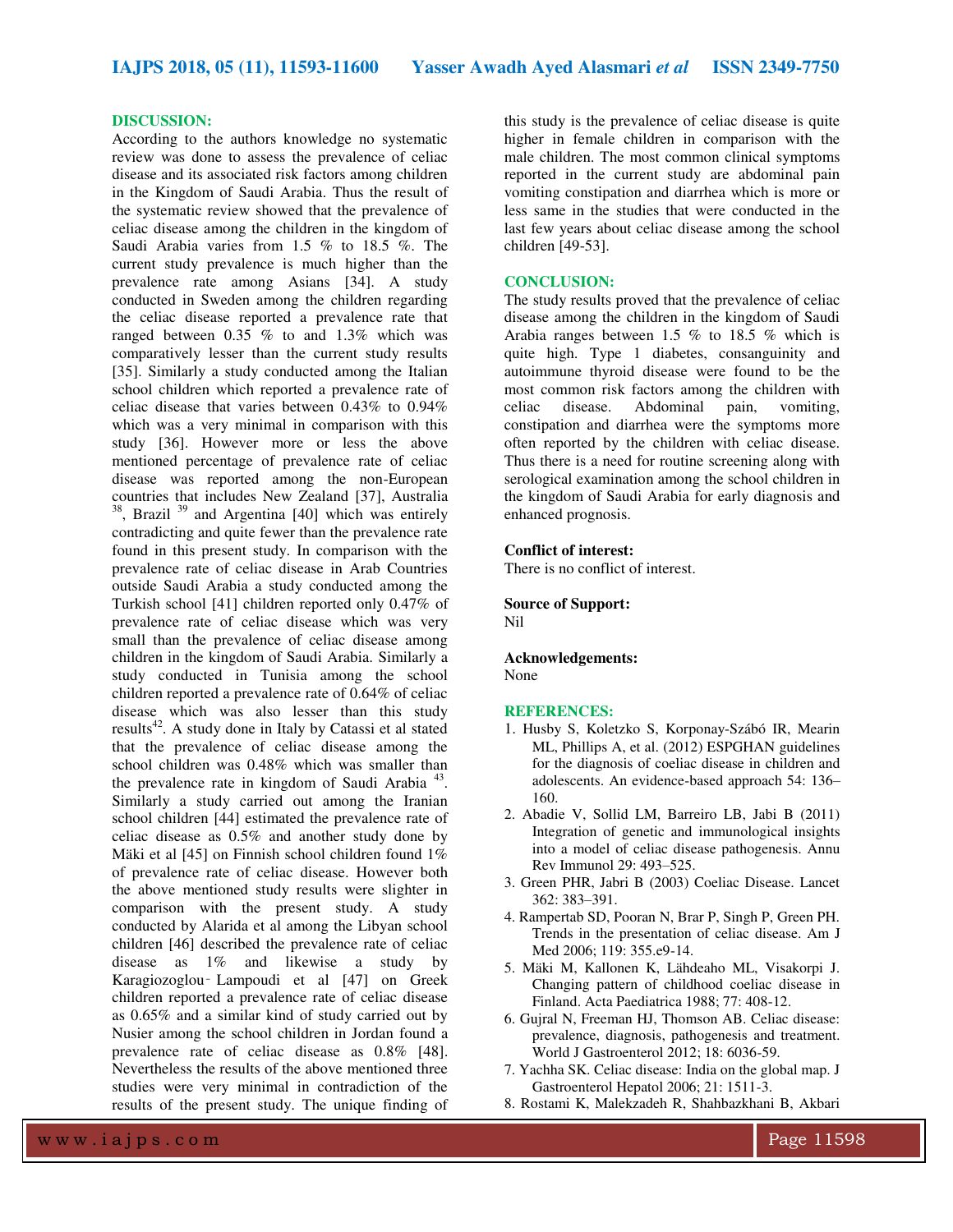M, Catassi C. Coeliac disease in Middle Eastern countries: a challenge for the evolutionary history of this complex disorder? Dig Liver Dis 2004; 36: 694-7.

- 9. Cummins AG, Roberts‐ Thomson IC. Prevalence of celiac disease in the Asia–Pacific region. J Gastroenterol Hepatol 2009; 24: 1347-51.
- 10. Aljebreen AM, Almadi MA, Alhammad A, Al-Faleh FZ. Seroprevalence of celiac disease among healthy adolescents in Saudi Arabia. World Journal of Gastroenterology: WJG. 2013; 19: 2374-2378.
- 11. Schuppan D (2000) Gastroenterology 119: 234–242.
- 12. Csizmadia CGDS, Mearin ML, von Blomberg BME, Brand R, Verloove-Vanhorick SP (1999) An iceberg of childhood coeliac disease in theNetherlands. Lancet 353: 813-814.
- 13. Carlsson AK, Axelsson IE, Borulf SK, Bredberg AC, Ivarsson SA (2001) Serological screening for celiac disease in healthy 2.5-year-old children in Sweden. Pediatrics 107: 42-45.
- 14. Maki M, Mustalahti K, Kokkonen J, Kulmala P, Haapalahti M, et al. (2003) Prevalence of Celiac disease among children in Finland. N Engl J Med 348: 2517-2524.
- 15. Tommasini A, Not T, Kiren V, Baldas V, Santon D, et al. (2004) Mass screening for coeliac disease using antihuman trans- glutaminase antibody assay. Arch Dis Child 89: 512-515.
- 16. Catassi C, Rätsch IM, Fabiani E, Rossini M, Bordicchia F, et al. (1994) coeliac disease in the year 2000: exploring the iceberg. Lancet 343: 200- 203.
- 17. Castan o L, Blarduni E, Ortiz L, Nún ez J, Bilbao JR, et al. (2004) Prospective population screening for celiac disease: high prevalence in the first 3 years of life. J Pediatr Gastroenterol Nutr 39: 80- 84.
- 18. Ludvigsson JF, Montgomery SM, Ekbom A, Brandt L, Granath F. Small-intestinal histopathology and mortality risk in celiac disease. Jama.2009; 302: 1171-1178.
- 19. Rubio–Tapia A, Kyle RA, Kaplan EL, Johnson DR, Page W, Erdtmann F, et al. Increased prevalence and mortality in undiagnosed celiac disease. Gastroenterology. 2009; 137: 88-93.
- 20. Grainge MJ, West J, Solaymani-Dodaran M, Card TR, Logan RF. The long-term risk of malignancy following a diagnosis of coeliac disease or dermatitis herpetiformis: A cohort study. Alimentary Pharmacology & Therapeutics. 2012; 35: 730-739.
- 21. West J, Logan RF, Smith CJ, Hubbard RB, Card TR. Malignancy and mortality in people with coeliac disease: population based cohort study. BMJ. 2004; 329: 716-719.
- 22. Green PH, Cellier C. Celiac disease. New England Journal of Medicine. 2007; 357: 1731-1743.
- 23. Sarkhy A, El Mouzan MI, Saeed E, Alanazi A, Alghamdi S, Anil S, et al. Socioeconomic Impacts

of Gluten-Free Diet among Saudi Children with Celiac Disease. Pediatr Gastroenterol Hepatol Nutr. 2016;19: 162-167.

- 24. Maher M. Al Hatlani. Prevalence of Celiac Disease among Symptom‑ free Children from the Eastern Province of Saudi Arabia. The Saudi Journal of Gastroenterology. Volume 21, Number 6 November 2015.
- 25. Wijmenga C, Gutierrez-Achury J. Celiac disease genetics: past, present and future challenges. J Pediatr Gastroenterol Nutr 2014;59(Suppl 1): S4–7.
- 26. Stene LC, Honeyman MC, Hoffenberg EJ, et al. Rotavirus infection frequency and risk of celiac disease autoimmunity in early childhood: a longitudinal study. Am J Gastroenterol 2006;101:2333–40.
- 27. Catassi C, Gatti S, Fasano A. The new epidemiology of celiac disease. J Pediatr Gastroenterol Nutr 2014;59(Suppl 1):S7–9.
- 28. Anjum Saeed et al. Celiac disease in Saudi children Evaluation of clinical features and diagnosis. Saudi Med J 2017; Vol. 38 (9).
- 29. Abdulrahman Al-Hussaini et al. Mass Screening for Celiac Disease Among School-aged Children: Toward Exploring Celiac Iceberg in Saudi Arabia. Journal of Pediatric Gastroenterology and Nutrition Publish Ahead of Print DOI: 10.1097/MPG.0000000000001681.
- 30. Ahmed Al Sarkhy et al. Clinical Characteristics of Celiac Disease and Dietary Adherence to Gluten-Free Diet among Saudi Children. Pediatr Gastroenterol Hepatol Nutr 2015 March 18(1):23- 29.
- 31. Nasir A.M. Al-Jurayyan et al. Celiac disease in children with short stature: A hospital based study. Journal of Taibah University Medical Sciences (2013) 8(2), 93–96.
- 32. Omar I. Saadah et al. Prevalence of celiac disease in children with type 1 diabetes mellitus screened by anti-tissue transglutaminase antibody from Western Saudi Arabia. Saudi Med J 2012; Vol. 33 (5): 541- 546.
- 33. Rabab Ali Al Attas. How common is Celiac Disease in Eastern Saudi Arabia?Annals of Saudi Medicine, Vol 22 No. 5-6; 2002.
- 34. Makharia GK, Mulder CJ, Goh KL, Ahuja V, Bai JC, Catassi C, *et al*. World Gastroenterology Organization‑ Asia Pacific Association of Gastroenterology Working Party on Celiac Disease. Issues associated with the emergence of coeliac disease in the Asia‑ Pacific region: A working party report of the World Gastroenterology Organization and the Asian Pacific Association of Gastroenterology. J Gastroenterol Hepatol 2014;29:666‑ 77.
- 35. Carlsson AK, Axelsson IE, Borulf SK, Bredberg AC, Ivarsson SA. Serological screening for celiac disease in healthy 2.5-year-old children in Sweden.